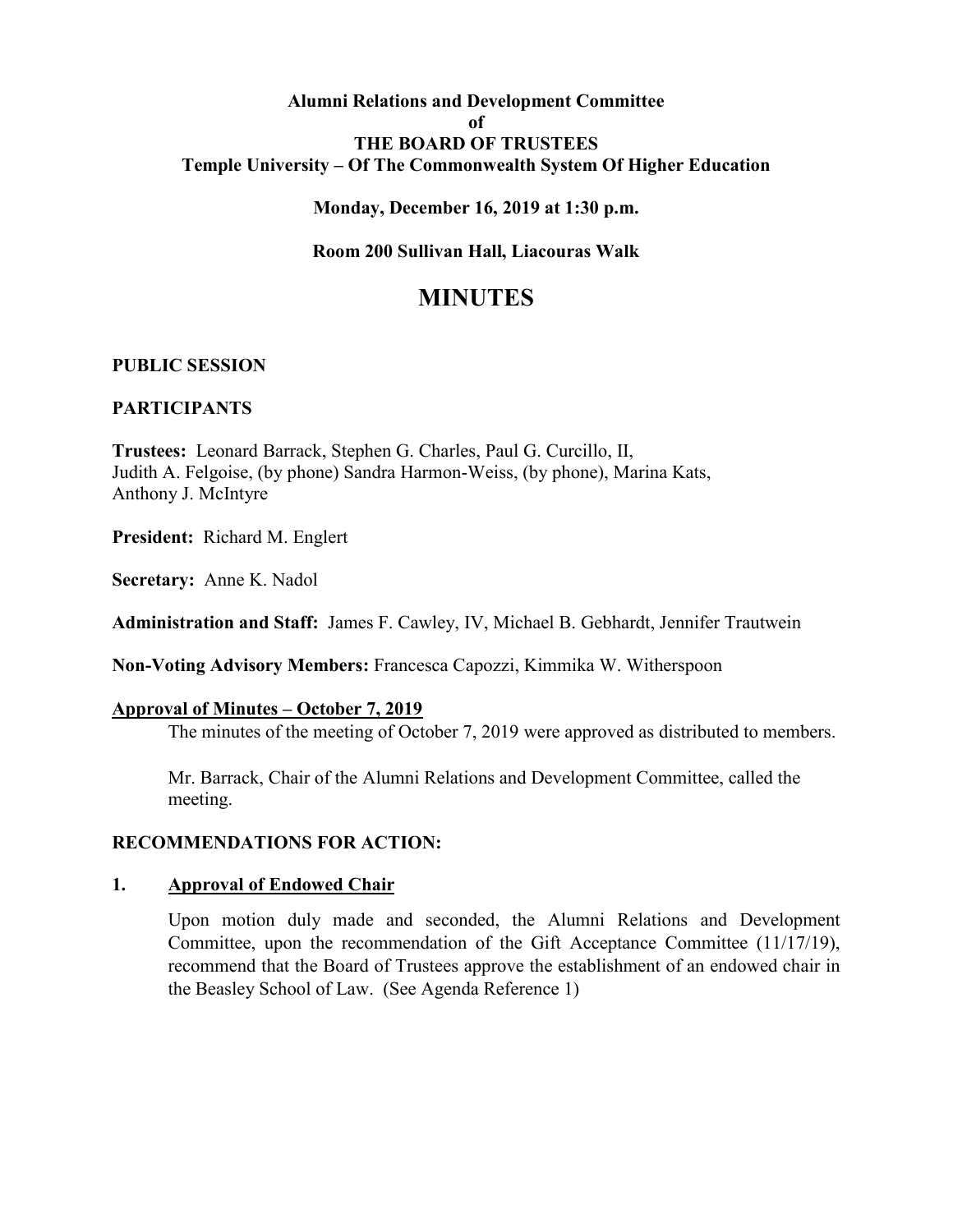# **2. Approval of Capital Gift Fund**

Upon motion duly made and seconded, the Alumni Relations and Development Committee, upon the recommendation of the Gift Acceptance Committee (11/12/19), recommend that the Board of Trustees approve the establishment of a capital gift fund for the benefit of the College of Public Health. (See Agenda Reference 2)

## **3. Approval of Named Program**

Upon motion duly made and seconded, the Alumni Relations and Development Committee, upon the recommendation of the Gift Acceptance Committee (11/13/19), recommend that the Board of Trustees approve the naming of a program in the Department of Athletics. (See Agenda Reference 3)

## **4. Approval of Named Program**

Upon motion duly made and seconded, the Alumni Relations and Development Committee, upon the recommendation of the Gift Acceptance Committee (11/11/19), recommend that the Board of Trustees approve the naming of a research program in the Kornberg School of Dentistry. (See Agenda Reference 4)

## **5. Approval of a Gift-In-Kind**

Upon motion duly made and seconded, the Alumni Relations and Development Committee, upon the recommendation of the Gift Acceptance Committee (10/28/19), recommend that the Board of Trustees approve a gift-in-kind for the benefit of the School of Pharmacy. (See Agenda Reference 5)

# **6. Approval of a Gift-In-Kind**

Upon motion duly made and seconded, the Alumni Relations and Development Committee, upon the recommendation of the Gift Acceptance Committee (10/24/19), recommend that the Board of Trustees approve a gift-in-kind for the benefit of the School of Pharmacy. (See Agenda Reference 6)

# **7. Approval of a Gift-In-Kind**

Upon motion duly made and seconded, the Alumni Relations and Development Committee, upon the recommendation of the Gift Acceptance Committee (9/17/19), recommend that the Board of Trustees approve a gift-in-kind for the benefit of the Libraries. (See Agenda Reference 7)